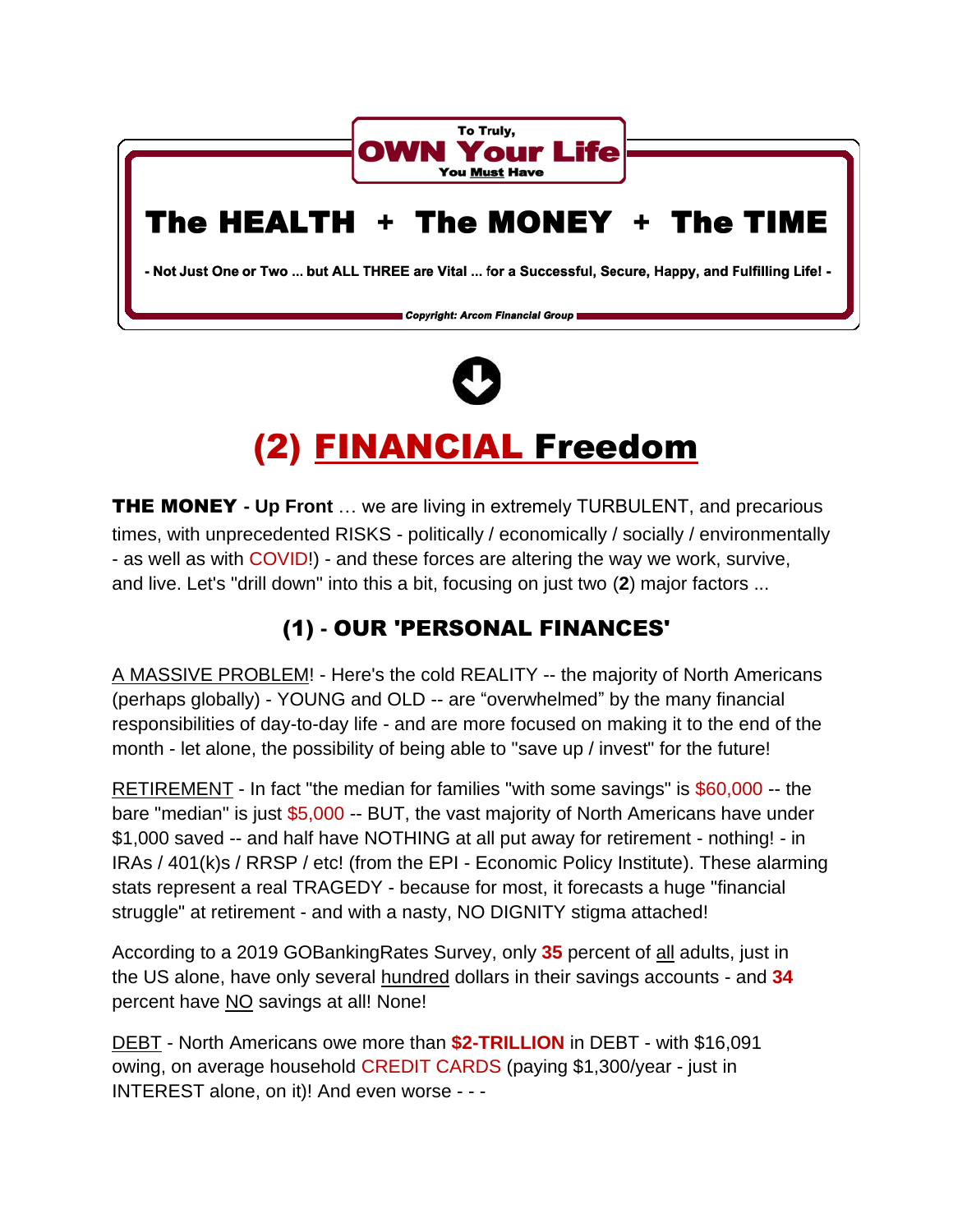… they will need 18 YEARS to pay them off)! \$424-BILLION+ of their debt is seriously DELINQUENT! Add enormously to this, by considering the effects of the PANDEMIC!

BABY BOOMERS, and Gen-Xers, have by far, the "most" of this DEBT - with little to NO SAVINGS for emergencies / vacations / retirement – and most are living PAYCHECK to PAYCHECK - often being BROKE, month after month.

JOBS EVAPORATING - New, Automated Technology / Artificial Intelligence / Robots, and the PANDEMIC … these are all "killing" Job Security - and causing thousands of BRICK-AND-MORTAR STORES to close - with millions of JOBS disappearing, and many of the traditional OCCUPATIONS / PROFESSIONS / INDUSTRIES vanishing! Of those that remain - many are facing stagnant wages, evaporating company perks, pensions, and other benefits – and the erosion of any bargaining power! YES, "new" jobs and positions will gradually emerge, but Job Insecurity is being called "the disease of the 21st century"!

Even high income earners (PROFESSIONALS / EXECUTIVES / BUSINESS OWNERS) are becoming victims, resulting in enormous Financial S-T-R-E-S-S -- often BURNOUT!

# (2) **-** OUR 'ECONOMY'

The GREAT RECESSION - It all began back in 2007, with a crisis in the SUBPRIME MORTGAGE market in the United States … and then, developed into a full-blown INTERNATIONAL BANKING CRISIS, with the collapse of the investment bank Lehman Brothers [on September 15, 2008]. The crisis was nonetheless followed by a GLOBAL ECONOMIC TURNDOWN, called the "Great Recession". And recently, the PANDEMIC!

Another CRASH? - In these times, we need to have a solid SAFETY NET - through a DIVERSIFIED INCOME - to cushion what could become another "crushing blow" to our economy - at least in North America – and especially, when Pandemics strike!

WHAT / WHY? – Because, according to some experts, our economy is facing what could be called a "3-Tier- Emerging CRISIS" -- where the combined "bubbles" of - INTEREST RATES + the STOCK MARKET + REAL ESTATE have been SO "volitile" - that we in North America could see these (3) forces "converge" - triggering more INFLATION ... or far worse, **DEFLATION**. And, having only ONE source of income could "hurt" us very badly, financially.

## (2) BRILLIANT SOLUTIONS

-- **1**) FINANCIAL MANAGEMENT **-** "The 4 Laws of Financial Prosperity" - a [BOOK](https://www.amazon.com/Laws-Financial-Prosperity-Control-Formerly/dp/1933976861/ref%3Dsr_1_1?keywords=The%2B4%2BLaws%2Bof%2BFinancial%2BProsperity&qid=1559151140&s=gateway&sr=8-1) that every student / adult / household / business / profession ought to own! It gives a perfect *roadmap* for becoming … DEBT FREE … SUCCESSFUL … FINANCIALLY SECURE!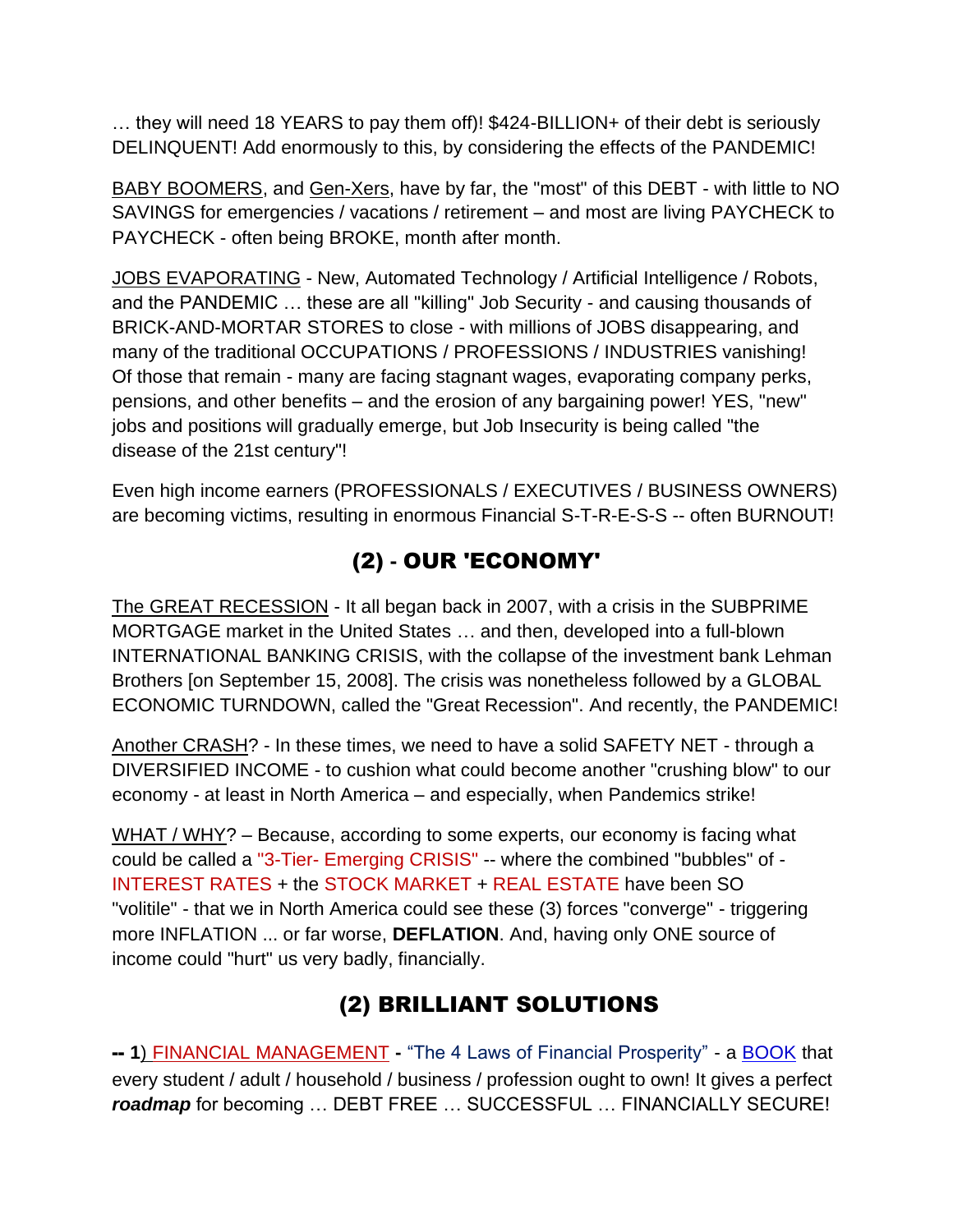-- **2)** BUSINESS 'OWNERSHIP' - There is NO more powerful "wealth creation" metric, in the history of human-kind, than that of owning a successful BUSINESS ((but it "must" be one of the RIGHT KIND)). Nothing begins to compare - not personal real estate - not the stock market - not gold / silver / rare art / coins / 401ks / Reits / stamps / mutual funds / vintage autos / IRAs / forex / family heirlooms / crypto currencies / options -- NO -- Nada ((again, only if it's the "right kind" – and not **MLM**-Network Marketing)).

And this is especially so, if it can be - run from the convenience of HOME ((or from your Smart PHONE! :>)) - with excellent TAX advantages) - and operated ONLINE (we live in a DIGITAL world)! More - - -

-- **a)** SPEED & EASE - With the "right kind" of business, it is at least "200 x EASIER" (proven!) -- and far FASTER (say, 2 to 5 years) -- to create an extra -- \$3- \$5000/mo - \$10,000/mo - \$25,000/mo+ -- to build your NET WORTH -- and to accumulate real WEALTH -- via **HOME** B**USINESS OWNERSHIP** -- and to provide the "ultimate" in both TIME and FINANCIAL Freedom -- even "long before" retirement years -- YES!

Not only that, a properly engineered **Home Business** can virtually "obliterate" the economic enemies of INTEREST RATES / TAXES / INFLATION / DEFLATION!

-- **b)** BUSINESS 'MODEL' - So the question is - what "kind" of a Home Business? There are a great many possibilities to choose from (including: Blogging / Affiliate Marketing / eCommerce / Direct Sales / Internet Marketing, etc) -- but for these - you achieve only **LINEAR** Income (YOU must always be the main one who is "producing" that income) there's "no" **LEVERAGE**. As well, some of these business models will "chase trends" or offer "products" that are not long lasting.

-- **c) DIRECT2CONSUMER** [**D2C**] Marketing - Here is the "perfect" ANSWER to provide this! A solid **[Direct2Consumer](https://www.keepandshare.com/doc20/23194/d2c-mktg-converted-converted-converted-pdf-400k?da=y)** Marketing eBusiness is a Real World ASSET – it is a CASH FLOW machine -- and it can be owned by "anyone" -- with absolutely NO RISK - at "any" time - for people to gain more CONTROL of their lives, not only for themselves, but for millions and millions of other (hungry, coachable) individuals -- all over the world!

For over 36 years now, the **Direct2Consumer** "model" has attracted millions of people worldwide, who have been searching for more success, and a better future. Yes, the original "pure" business model that was created was absolutely, a genius one - and for many, it has worked exceptionally well, producing some great leaders, as well as multimillionaires.

It has been called "a genius opportunity" - and, with low entry barriers, it has provided ordinary people with an extraordinary opportunity.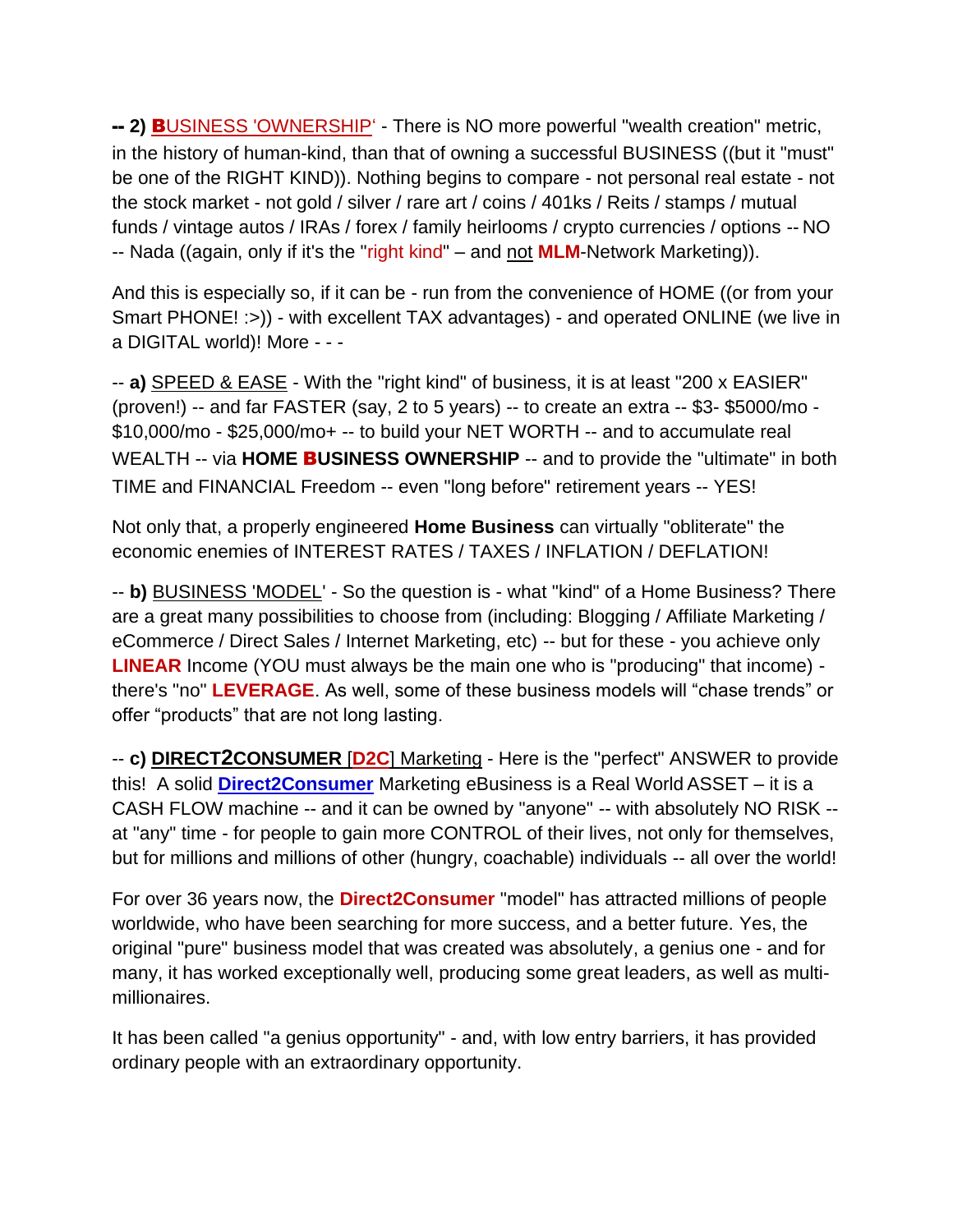CASH FLOW QUADRANT + (3) FORCES - In fact, famous author, coach / investment guru, Robert Kiyosaki (of "Rich Dad, Poor Dad" ) shows that this fits the "**B**" Quadrant (Business Ownership) of the CFQ perfectly - it has a "built in" SYSTEM - and it provides a "combination" of forces that NO other business, career, or profession can - altogether, in one package - **LEVERAGE + RESIDUAL (on-going) INCOME + COMPOUNDING** along with first class Business Leadership Training, and Personal Development.

| RESIDUAL INCOM<br>CAN YOU AFFORD NOT TO HAVE IT? |                                                                              |
|--------------------------------------------------|------------------------------------------------------------------------------|
| IF YOUR MONTHLY RESIDUAL<br>INCOME IS            | <b>ITS JUST LIKE HAVING THIS</b><br>IN A BANK EARNING 5%<br><b>INTEREST!</b> |
| \$100                                            | \$24,000                                                                     |
| \$200                                            | \$48,000                                                                     |
| \$300                                            | \$72,000                                                                     |
| \$500                                            | \$120,000                                                                    |
| \$1,000                                          | \$240,000                                                                    |
| \$2,000                                          | \$480,000                                                                    |
| \$3,000                                          | \$720,000                                                                    |
| \$5,000                                          | \$1,200,000                                                                  |
| \$10,000                                         | \$2,400,000                                                                  |

Q- ASSET Income - What is better – a "ton of Bread DOUGH" in the basement - or a "Fresh Slice of buttered TOAST" on your plate, each morning? It's about FINANCIAL FREEDOM!

Dough in the basement is truly an ASSET - but If you 'compare' a Direct2Consumer **eBiz**  to the Real Estate ASSETS – or, to a large Apartment Complex – or, to a high-rise Office Tower – you'll see this …

**A** [**D2C**] WELLNESS **Home eBiz** - All (**3)** throw off **monthly Cash Flows** – but, you will begin to see how very powerful a solid Direct2Consumer WELLNESS **eBusiness** can be,



IF it is built successfully, by using the RIGHT business / financial / marketing / ethical principles. This is not an "**MLM**" biz.

Notice the Residual Income Graph, showing the amount of "bread dough" needed (the ASSET) on the right - to produce the "Slice of Toast" (the INCOME) - left. Again, we're talking here about >>>>>>>>>>>>>>>>>>>>>>>>>>>>>>>>>>> FINANCIAL FREEDOM!

BUT, if you look at - not only the INCOMES that can be had - and the FREEDOM to "enjoy" those incomes, that can be obtained [plus the FUN] … think of these (2) …

 **(1) (2)**

OWN YOUR LIFE

#### OWN YOUR LIFE

The Retirement age is 67 **Your Life expectancy is 78** Work for 50 year to be free for 11 Does that sound like a fair deal to you?

**Would it be** okay if you had five-day weekends instead of twoday weekends?